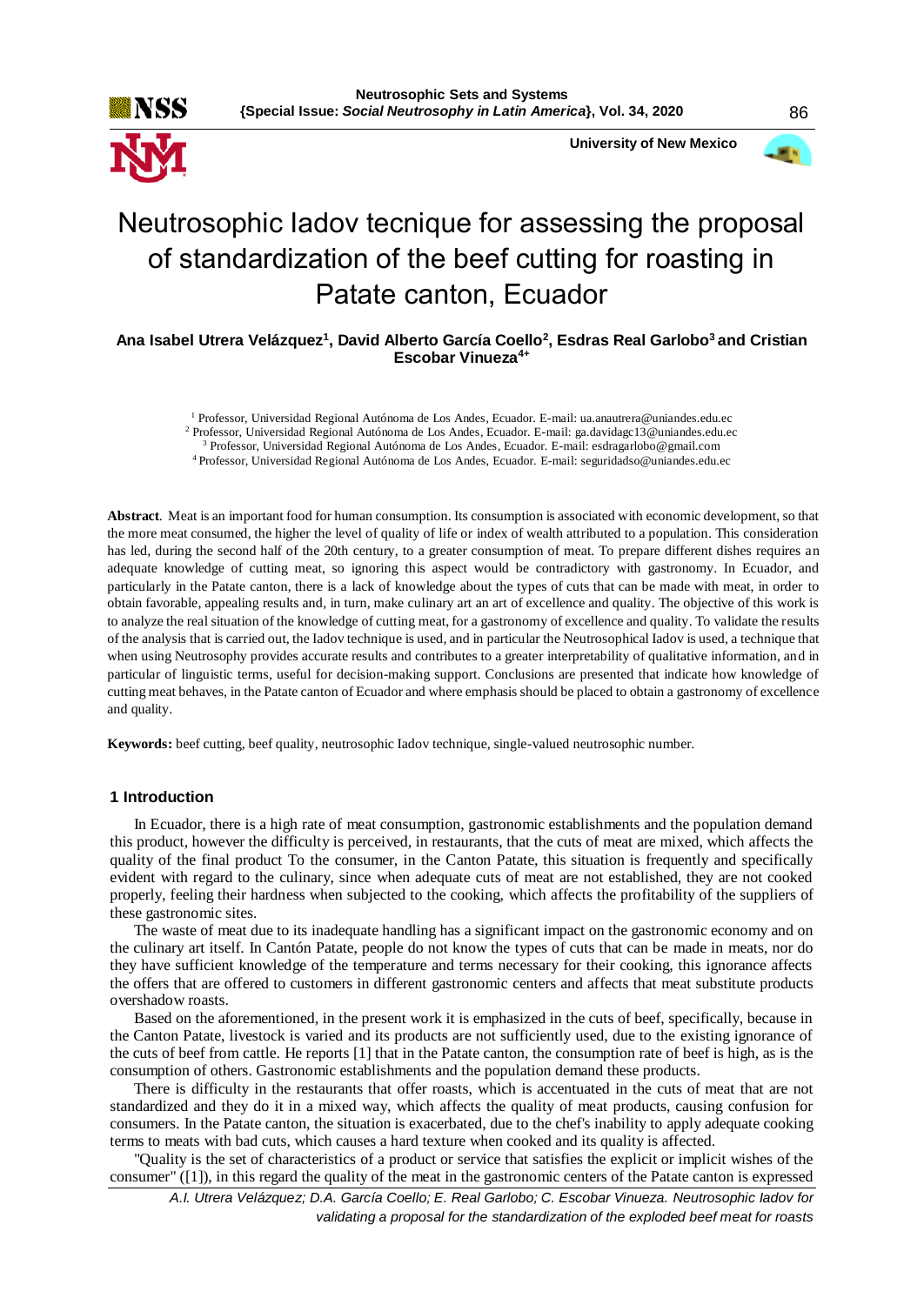in the tenderness of meat and its juiciness, which are considered important attributes that influence its sensory quality and consumer acceptability. Other factors such as the organoleptic and aesthetic physical conditions may also influence the degree of maturation, the attributes of the container and its ability to preserve the product.

The nutritional contribution, the freshness of the cut and the viability of the preparation, are reasons why it is important to study how to make high quality cuts of meat, so that they contribute to the acceptance and satisfaction of customers when they consume roasted preparations of meats. Other quality aspects to take into account are the age of the animal, sex, breed, food, the area where the piece comes from and the cut made are factors that affect the flavor of the meat, which sometimes It is varied, in the texture that affects the rating given to the meat.

On the other hand, the meat is classified, depending on the age, this can be veal, craving, ox, cow and bull and in some cases they are differentiated with some not excessively clear names, such as fattened and grazing calf, among others, [2]. Studies in this regard are evidenced by [3-5] [1].

Due to the existing problems in Canton Patate, the standardization of cuts of meat from cattle and other meats was recommended. Standardization according to [4], means specifying quantity, quality and procedure of the meat to achieve a suitable product.

The standardization of selected cuts of meat from beef cattle for roasts is carried out to ensure that establishments that distribute this type of cut have an adequate and quality procedure to ensure that they are the correct size and shape for distribution to different types of restaurants. and that they make a correct preparation when serving consumer preparations.

Once the standardization process was carried out, the satisfaction level of the suppliers of different gastronomic sites in the Canton Patate was evaluated, in order to analyze whether the proposed standardization of meat cuts is feasible and profitable for the gastronomic centers of the aforementioned Canton. The Neutrosophical Iadov technique is used to assess the level of satisfaction.

The Neutrosophical Iadov technique arises from the Iadov technique, which owes its name to its creator V. A. Iadov. Researchers have used it in different studies to study the level of user satisfaction in various contexts. Its extension to Neutrosophy has been used in different studies such as, for example, the studies of [6], [7], [10-15]

The fundamental basis of the technique consists of three closed questions interspersed in a questionnaire and whose relationship the respondent does not know and two open questions. Its objective is the assessment of the level of satisfaction according to what is known as the "Iadov logical table." The answer to these questions allows locating, according to the logical table, on a satisfaction scale, and then calculates the Group Satisfaction Index (ISG).

In the present investigation, it is used as a Neutrosophical Iadov, to analyze the level of satisfaction of the suppliers of different gastronomic sites in the Canton of Patate, in order to analyze whether the proposed standardization of cuts of meat is feasible and profitable for gastronomic centers. of said Canton. For this purpose, a questionnaire was designed with a specific internal structure that the interviewee does not know, [6-7].

The designed questionnaire was adapted to analyze the satisfaction of the suppliers of different gastronomic sites in the Canton Patate, in order to analyze whether the proposed standardization of cuts of meat is feasible and profitable for the gastronomic centers of the aforementioned Canton Patate. The internal structure of the questionnaire follows a relationship between three closed questions, the relationship between the closed questions is established through the so-called "Iadov Logic Graph".

The authors [8-12] and [2], use the Neutrosophical Iadov technique and incorporate indeterminacy which is treated by Neutrosophy, its main advantage lies in the possibility of responding with linguistic terms, instead of useful numerical values for obtain greater interpretability of qualitative information, and in particular linguistic terms, in order to obtain accurate results to support decision-making regarding the standardization of meat cuts and that suppliers obtain higher quality and profitability in gastronomic centers.

#### **2 Neutrosophic Iadov technique**

This section is dedicated to exposing the main definitions and procedures of the Neutrosophical Iadov technique. Iadov's technique is based on the processing of a survey designed to investigate the causes of a certain social phenomenon.

The designed survey has three closed questions and the answers are analyzed according to the satisfaction level assessment according to what is known as the "Iadov logical table." The interviewees do not know the relationship between the three questions, for the analysis of the present indeterminacy, (not defined) (I), some open questions are provided that are analyzed through a process of de-neutrosoficación as proposed by Salmerona and Smarandache [16-18]. In this case, I [-1,1].

**Definition 1** ([13-14]) Let *X* be a universe of discourse, a space of points (objects) and *x* denotes a generic element of *X*. A *neutrosophic set A* in *X* is characterized by a truth-membership function  $T_A(x)$ , an indeterminacymembership function  $I_A(x)$ , and a falsity-membership function  $F_A(x)$ . Where,  $T_A(x)$ ,  $I_A(x)$ ,  $F_A(x) \subseteq ]0, 1^+[$ , i.e., they

*A.I. Utrera Velázquez; D.A. García Coello; E. Real Garlobo; C. Escobar Vinueza. Neutrosophic Iadov for validating a proposal for the standardization of the exploded beef meat for roast*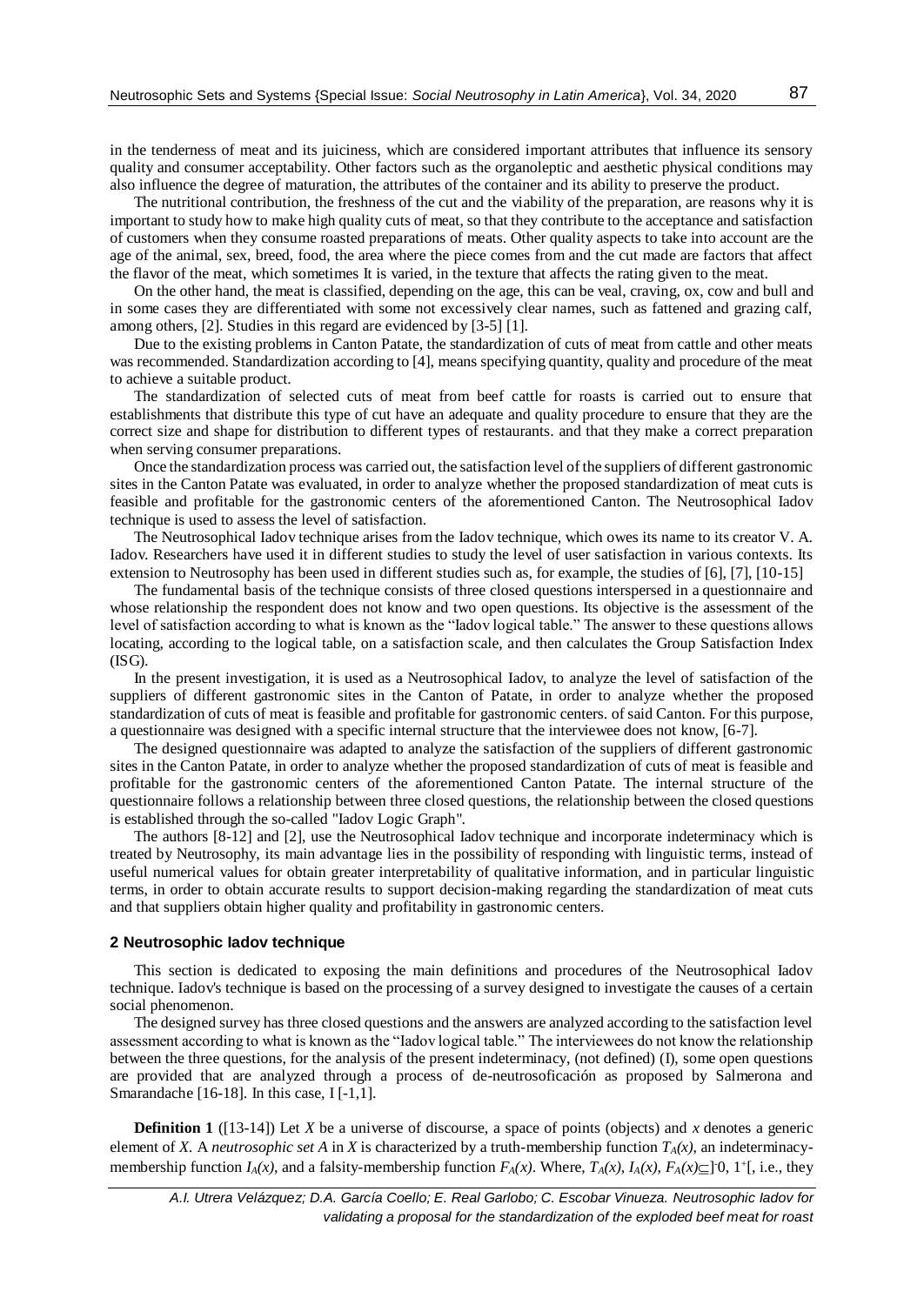are real standard or nonstandard subsets of the interval  $]0, 1^+[$ . These functions do not satisfy any restriction, that is to say, the following inequalities hold:

 $T \circ \text{C}$  inf *T*<sub>*A*</sub> $(x)$ + inf *I*<sub>*A*</sub> $(x)$ +inf *F<sub>A</sub>* $(x)$   $\leq$  sup *T<sub>A</sub>* $(x)$ +sup *F<sub>A</sub>* $(x)$   $\leq$  3<sup>+</sup>.

**Definition 2** ([15-16]) Let *X* be a universe of discourse, a space of points (objects) and *x* denotes a generic element of *X*. A *Single Valued Neutrosophic Set* (SVNS) *A* in *X* is characterized by a truth-membership function  $T_A(x)$ , an indeterminacy-membership function  $I_A(x)$ , and a falsity-membership function  $F_A(x)$ . Where,  $T_A(x)$ ,  $I_A(x)$ , *F<sub>A</sub>*(*x*): *X* $\rightarrow$ [0, 1] such that:  $0 \le T_A(x) + I_A(x) + F_A(x) \le 3$ . A *single valued neutrosophic number* (SVNN) is symbolized by  $\langle T, I, F \rangle$  for convenience, where T, I,  $F \in [0, 1]$  and  $0 \le T + I + F \le 3$ .

Therefore,  $A = \{(x, T_A(x), I_A(x), F_A(x)) : x \in X\}$  or more straightforwardly  $A = \langle T_A(x), I_A(x), F_A(x) \rangle$ , for every  $x \in X$ .

Let *A* and *B* be two SVNSs, the following operations are defined:

- 1.  $A \subseteq B$  if and only if  $T_A(x) \le T_B(x)$ ,  $I_A(x) \ge I_B(x)$  and  $F_A(x) \ge F_B(x)$ . Particularly,  $A = B$  if and only if  $A \subseteq B$  and *B*⊂*A.*
- 2.  $A \cup B = \langle \max(T_A(x), T_B(x)), \min(T_A(x), I_B(x)), \min(F_A(x), F_B(x)) \rangle$ , for every  $x \in X$ .
- 3.  $A \cap B = \langle \min(T_A(x), T_B(x)) , \max(T_A(x), T_B(x)) , \max(F_A(x), F_B(x)) \rangle$ , for every  $x \in X$ .

A scoring function s:  $[0, 1]^3 \rightarrow [0, 3]$  is defined in Formula 1, thus, an adapted scoring function in [9] is used to sort the alternatives.

$$
s(a_j) = 2 + T_j - F_j - I_j
$$
 (1)

Where  $a_i$  is an alternative evaluated with the SVNN  $(T_i, I_i, F_i)$ . The definition of precision index is given in Equation 2.

$$
a(a_j) = T_j - F_j \tag{2}
$$

Where  $a: [0, 1]^3 \rightarrow [-1, 1]$ .

88

We prefer to score the options according to precision with Equation 2.

**Definition 3.** The *Neutrosophic Logic* (NL) is the generalization of the fuzzy logic, where a logical proposition P is characterized by three components:

 $NL(P) = (T, I, F)$  (3)

Where the neutrosophic component T is the degree of truthfulness, F is the degree of falsehood, and I is the degree of indeterminacy ([17]).

Based on the aforementioned concepts, the individual satisfaction scale shown in Table 1 was used to measure the individual satisfaction of each respondent associated with a linguistic term. Observe that the scores are those used in [9].

| Number | Expression                       | <b>SVNN</b>     | Score                |
|--------|----------------------------------|-----------------|----------------------|
|        |                                  |                 | (Precision function) |
|        | Clear satisfaction               | (1, 0, 0)       |                      |
|        | More satisfied than dissatisfied | (1, 0.25, 0.25) | 0.75                 |
|        | Not defined                      | (0.5, 0.5, 0.5) | $\theta$             |
|        | More dissatisfied than satisfied | (0.25, 0.25, 1) | $-0.75$              |
|        | Clear dissatisfaction            | (0,0,1)         | - 1                  |
|        | Contradictory                    | (1,0,1)         |                      |

**Table 1:** Individual satisfaction scale.

Fuzzy aggregation operators are used to solve group decision problems; this concept can be extended to the neutrosophical framework. Neutrosophical aggregation operators are formally defined in definition 4 they are used in the present work to analyze the results of open questions and in particular when using the De-neutrosofication process to treat indeterminacy.

**Definition 4** Let *X* be a universe of discourse, a space of points (objects) and *x* denotes a generic element of *X*. *A* is a *Single Valued Neutrosophic Aggregation Operator* (SVNAO) if it is a mapping  $A: \cup_{n\in\mathbb{N}} ([0,1]^3)^n \rightarrow [0,1]^3$ .

*A.I. Utrera Velázquez; D.A. García Coello; E. Real Garlobo; C. Escobar Vinueza. Neutrosophic Iadov for validating a proposal for the standardization of the exploded beef meat for roasts*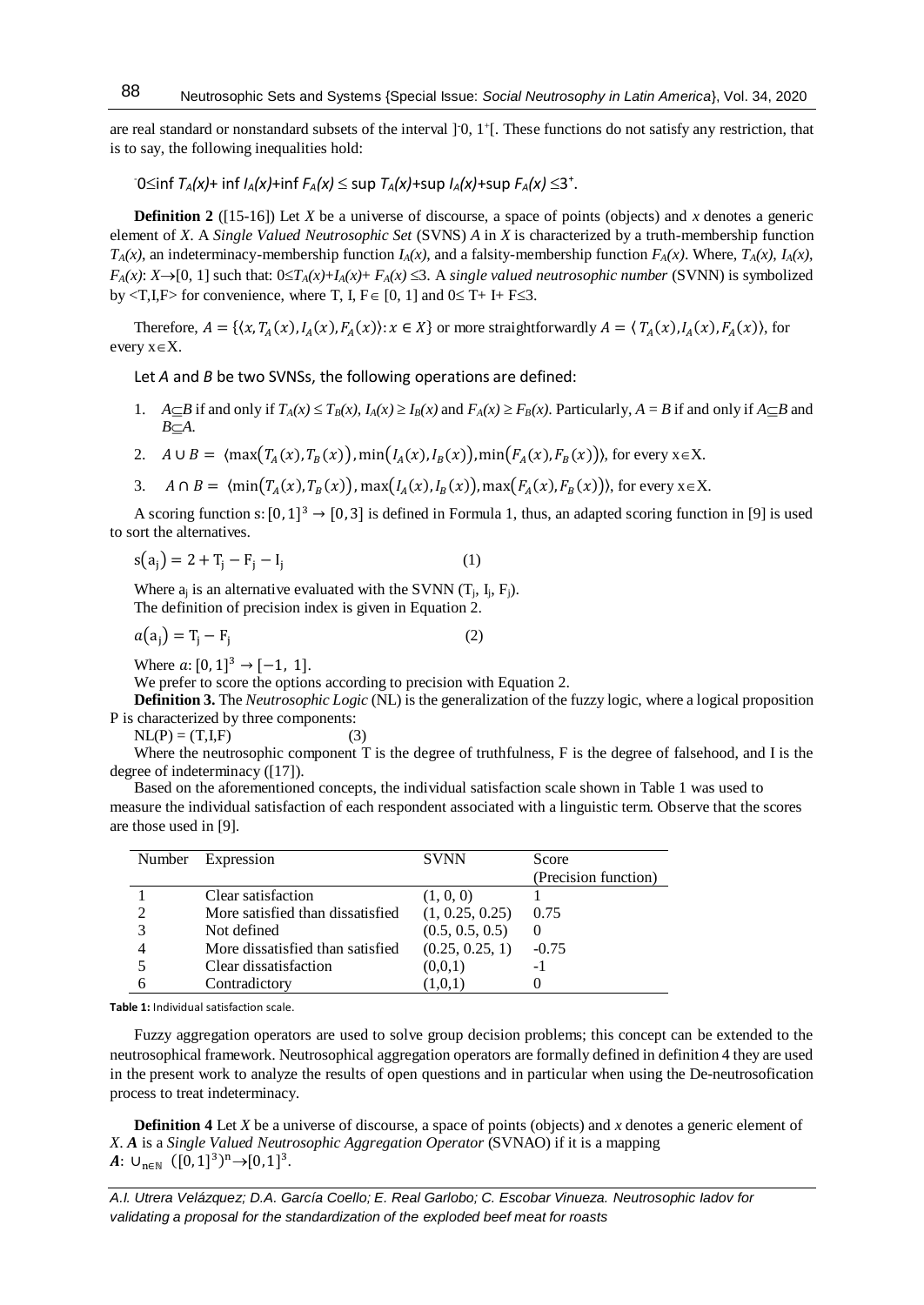One example of SVNAO is the *Weighted Average* operator (WA), which is shown in Equation 4.

$$
WA(a_1, a_2, \cdots, a_n) = \sum_{i=1}^{n} w_i a_i
$$
 (4)

Where,  $a_i = (T_i, I_i, F_i)$  are SVNNs and  $w_i \in [0, 1]$  for every  $i = 1, 2, ..., n$ ; which satisfy the condition  $\sum_{i=1}^{n} w_i = 1$ . The a<sub>i</sub>s are the values obtained for the i<sup>th</sup> alternative assessment, and w<sub>i</sub> denote the weight which represents the importance given to the alternative ai.

The Weighted Average operator was used in [8] like an index of agreement, it was called Group Satisfaction Index (GSI).

Briefly, the proposed neutrosophic Iadov technique consists in the following steps:

- 1. Each interviewed person says his or her criterion for every of the three closed questions, according to Table 1. The only three possible answers for questions 1 and 2 are either, "Yes", "I don't know" or "No". The third question has six possible answers, namely, "Very satisfied", "Partially satisfied", "I don't care", "More unsatisfied than satisfied", "Not at all satisfied", and "I don't know what to say".
- 2. For each triplet of answers given by each interviewed, one answer per question, a number in Table 1 is taken from the intersection cell, with values ranged from 1 to 6.
- 3. The number obtained in the previous step is selected in the first column of Table 1. It is associated to its corresponding SVNN, in the second column of the table.
- 4. Every person's opinion is associated with an importance weight,  $w_i \in [0, 1]$  for every  $i = 1, 2, ..., n$ ; which satisfy the condition  $\sum_{i=1}^{n} w_i = 1$ . This step is necessary when the opinion is given by experts and the expertise level will be taking into account. Otherwise, it is recommendable to assume  $w_i = \frac{1}{n}$  $\frac{1}{n}$  for every  $i = 1$ , …, n.
- 5. The person's opinions are aggregated using the Weighted Average operator defined in Equation 4, it is the GSI.
- 6. Calculate *a*(GSI).
- 7. Calculate the closest score to *a*(GSI) from those appeared in the last column of Table 1. When *a*(GSI) is equally closest to two different values, the selection is made by means of the score function given in Equation 1.
- 8. In case that the final score is 0, which means not defined or contradiction, the final criterion is obtained from the answers given to the open questions.

The questionnaire is supported in the "Iadov Logic Chart" represented in Table 2.

|                                     | 1. Question 1  |                 |                |              |                 |                |     |                 |                |
|-------------------------------------|----------------|-----------------|----------------|--------------|-----------------|----------------|-----|-----------------|----------------|
|                                     | N <sub>0</sub> |                 |                | I don't know |                 |                | Yes |                 |                |
| Question 3<br>3.                    | 2. Question 2  |                 |                |              |                 |                |     |                 |                |
|                                     | Yes            | I don't<br>know | N <sub>0</sub> | Yes          | I don't<br>know | N <sub>0</sub> | Yes | I don't<br>know | N <sub>0</sub> |
| Very satisfied.                     | 1              | $\overline{c}$  | 6              | 2            | 2               | 6              | 6   | 6               | 6              |
| Partially satisfied.                | 2              | 2               | 3              | 2            | 3               | 3              | 6   | 3               | 6              |
| I don't care.                       | 3              | 3               | 3              | 3            | 3               | 3              | 3   | 3               | 3              |
| More unsatisfied than<br>satisfied. | 6              | 3               | 6              | 3            | 4               | 4              | 3   | $\overline{4}$  | 4              |
| Not at all satisfied.               | 6              | 6               | 6              | 6            | 4               | $\overline{4}$ | 6   | 4               | 5              |
| I don't know what to say.           | $\overline{2}$ | 3               | 6              | 3            | 3               | 3              | 6   | 3               | 4              |

**Table 2:** A generic logic table by V.A. Iadov to measure the relationship among the three closed questions.

### **3 Results**

This section is devoted to show the results of applying the neutrosophic Iadov technique to analyse the problem of standardization of the beef cutting for roasting in Patate canton. For this, 53 owners and chefs of roast restaurants, and culinary specialists were asked about the quality of the roast beef cutting in the restaurants of the canton. The questions were the three following:

*A.I. Utrera Velázquez; D.A. García Coello; E. Real Garlobo; C. Escobar Vinueza. Neutrosophic Iadov for validating a proposal for the standardization of the exploded beef meat for roast*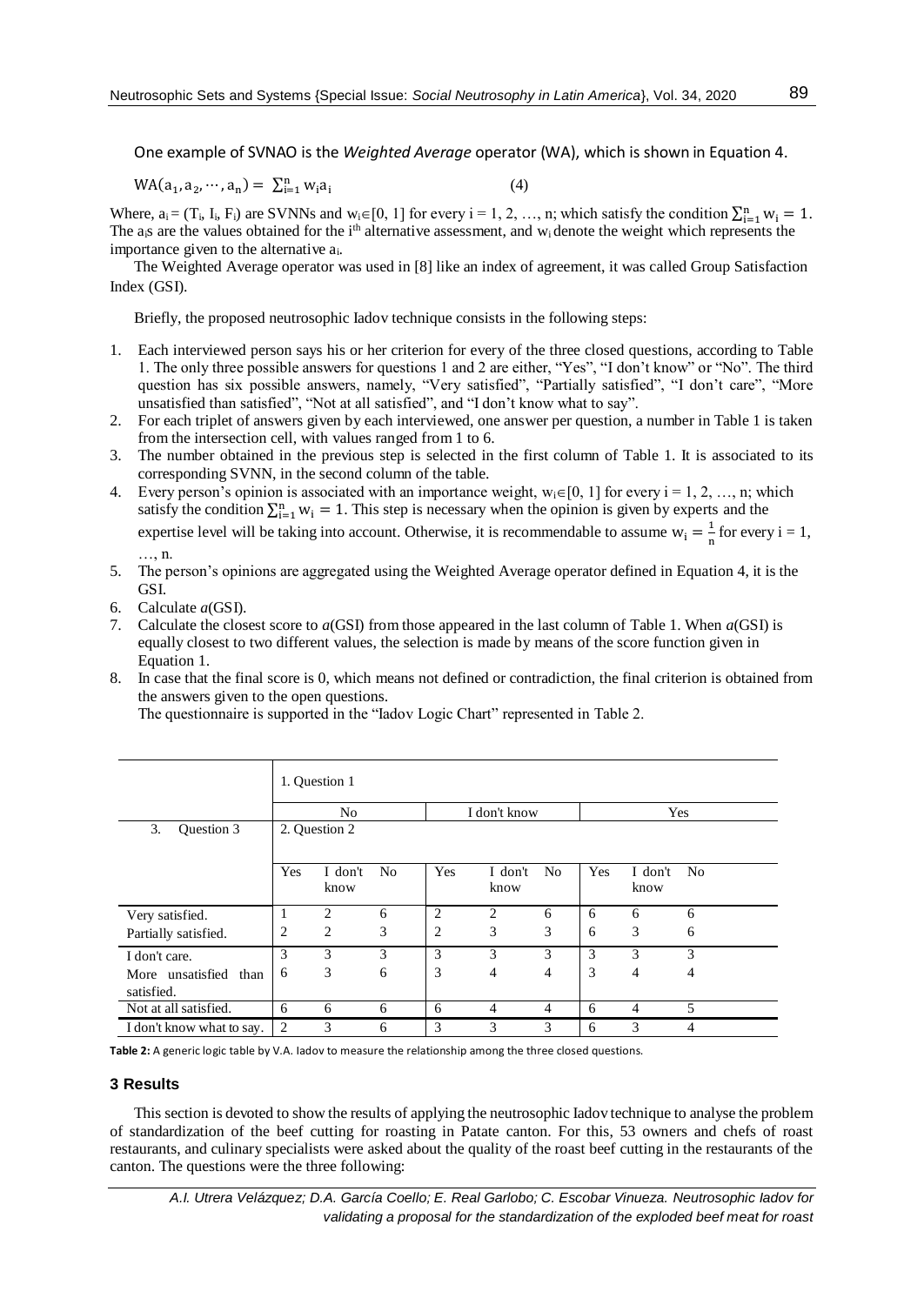- 1. Do you consider that there is a good training in the restaurants of meats or barbecues that offer different types of fine cuts on your menu?
- 2. Do you think that the elaboration and socialization of the standardization sheet of fine cuts which includes weight, temperature, dishes in which the different cuts are used - will be effective for leveling in all places and to establish the proper way to offer them?
- 3. How do you assess your satisfaction about the quality of dishes with fine cuts in roast restaurants and barbecues in Patate canton?

Additionally, we applied a survey from the viewpoint of the customers. The sample consisted in 373 citizens of the Patate canton, aged form 17 to 55 years old. The three questions were the following:

- 1. Do you know the different kinds of beef cuttings?
- 2. Do you have visited restaurants with a menu containing roasted beef in Patate canton?

3. How do you assess your satisfaction respect to the service in the visited restaurants about the roasted beef? Tables 3 and 4 are the Iadov's logic tables for the specialists and customers' opinions, respectively:

|                                                                          | 1. Do you consider that there is a good training in the restaurants of meats or barbecues<br>that offer different types of fine cuts on your menu?                                                                                                                                     |         |      |              |                |                |            |               |      |
|--------------------------------------------------------------------------|----------------------------------------------------------------------------------------------------------------------------------------------------------------------------------------------------------------------------------------------------------------------------------------|---------|------|--------------|----------------|----------------|------------|---------------|------|
|                                                                          | <b>Yes</b>                                                                                                                                                                                                                                                                             |         |      | I don't know |                | N <sub>0</sub> |            |               |      |
| 3. How do you assess<br>your satisfaction about<br>the quality of dishes | 2. Do you think that the elaboration and socialization of the standardization sheet of fine<br>cuts - which includes weight, temperature, dishes in which the different cuts are used -<br>will be effective for leveling in all places and to establish the proper way to offer them? |         |      |              |                |                |            |               |      |
| with fine cuts in roast                                                  | <b>Yes</b>                                                                                                                                                                                                                                                                             | I don't | - No | Yes          | I don't        | N <sub>0</sub> | <b>Yes</b> | don't No<br>L |      |
| restaurants<br>and                                                       |                                                                                                                                                                                                                                                                                        | know    |      |              | know           |                |            | know          |      |
| Patate<br><b>barbecues</b><br>in<br>canton?                              |                                                                                                                                                                                                                                                                                        |         |      |              |                |                |            |               |      |
| Very satisfied.                                                          | 1(1)                                                                                                                                                                                                                                                                                   | 2(1)    | 6    | 2            | $\overline{c}$ | 6              | 6          | 6             | 6    |
| Partially satisfied.                                                     | 2(7)                                                                                                                                                                                                                                                                                   | 2(3)    | 3    | 2(3)         | 3              | 3              | 6(8)       | 3             | 6    |
| I don't care.                                                            | $\mathcal{F}$                                                                                                                                                                                                                                                                          | 3       | 3    | 3            | 3              | 3              | 3          | 3             | 3    |
| More unsatisfied than                                                    | 6(4)                                                                                                                                                                                                                                                                                   | 3       | 6    | 3(2)         | 4              | 4              | 3          | 4             | 4(6) |
| satisfied.                                                               |                                                                                                                                                                                                                                                                                        |         |      |              |                |                |            |               |      |
| Not at all satisfied.                                                    | 6(2)                                                                                                                                                                                                                                                                                   | 6       | 6    | 6(9)         | 4              | 4              | 6          | 4(3)          | 5(4) |
| I don't know what to say.                                                | 2                                                                                                                                                                                                                                                                                      | 3       | 6    | 3            | 3              | 3              | 6          | 3             | 4    |

**Table 3:** Iadov's logic table on the questionnaire applied to the specialists.

|                                                                            | 1. Do you know the different kinds of beef cuttings?                                        |                |            |                |  |  |  |
|----------------------------------------------------------------------------|---------------------------------------------------------------------------------------------|----------------|------------|----------------|--|--|--|
|                                                                            |                                                                                             | <b>Yes</b>     |            | No             |  |  |  |
| 3. How do you assess<br>your satisfaction respect<br>to the service in the | 2. Do you have visited restaurants with a menu containing roasted beef in<br>Patate canton? |                |            |                |  |  |  |
| visited restaurants about<br>the roasted beef?                             | Yes                                                                                         | N <sub>0</sub> | <b>Yes</b> | N <sub>0</sub> |  |  |  |
| Very satisfied.                                                            | 1(9)                                                                                        | 6              | 6(2)       | 6              |  |  |  |
| Partially satisfied.                                                       | 2(67)                                                                                       | 3              | 6(108)     | 6              |  |  |  |
| I don't care.                                                              | 3                                                                                           | 3              | 3(2)       | 3              |  |  |  |
| More unsatisfied than                                                      | 6(34)                                                                                       | 6              | 3(51)      | 4              |  |  |  |
| satisfied.                                                                 |                                                                                             |                |            |                |  |  |  |
| Not at all satisfied.                                                      | 6(3)                                                                                        | 6              | 6(8)       | 5              |  |  |  |
| I don't know what to say.                                                  | 2(12)                                                                                       | 6(21)          | 6          | 4(56)          |  |  |  |

**Table 4:** Iadov's logic table on the questionnaire applied to the customers.

Let us observe that the numbers in parenthesis in Tables 3 and 4 correspond to the number of interviewed who answered to the corresponding responses. Let us note that Table 4 does not contain the term "I don't know" because it does not proceed according to the questions. Tables 5 and 6 summarize the results of service satisfactions given by specialists and customers, respectively.

| Expression      | Total | Percent |  |
|-----------------|-------|---------|--|
| Very satisfied. |       | 3 7704  |  |

*A.I. Utrera Velázquez; D.A. García Coello; E. Real Garlobo; C. Escobar Vinueza. Neutrosophic Iadov for validating a proposal for the standardization of the exploded beef meat for roasts*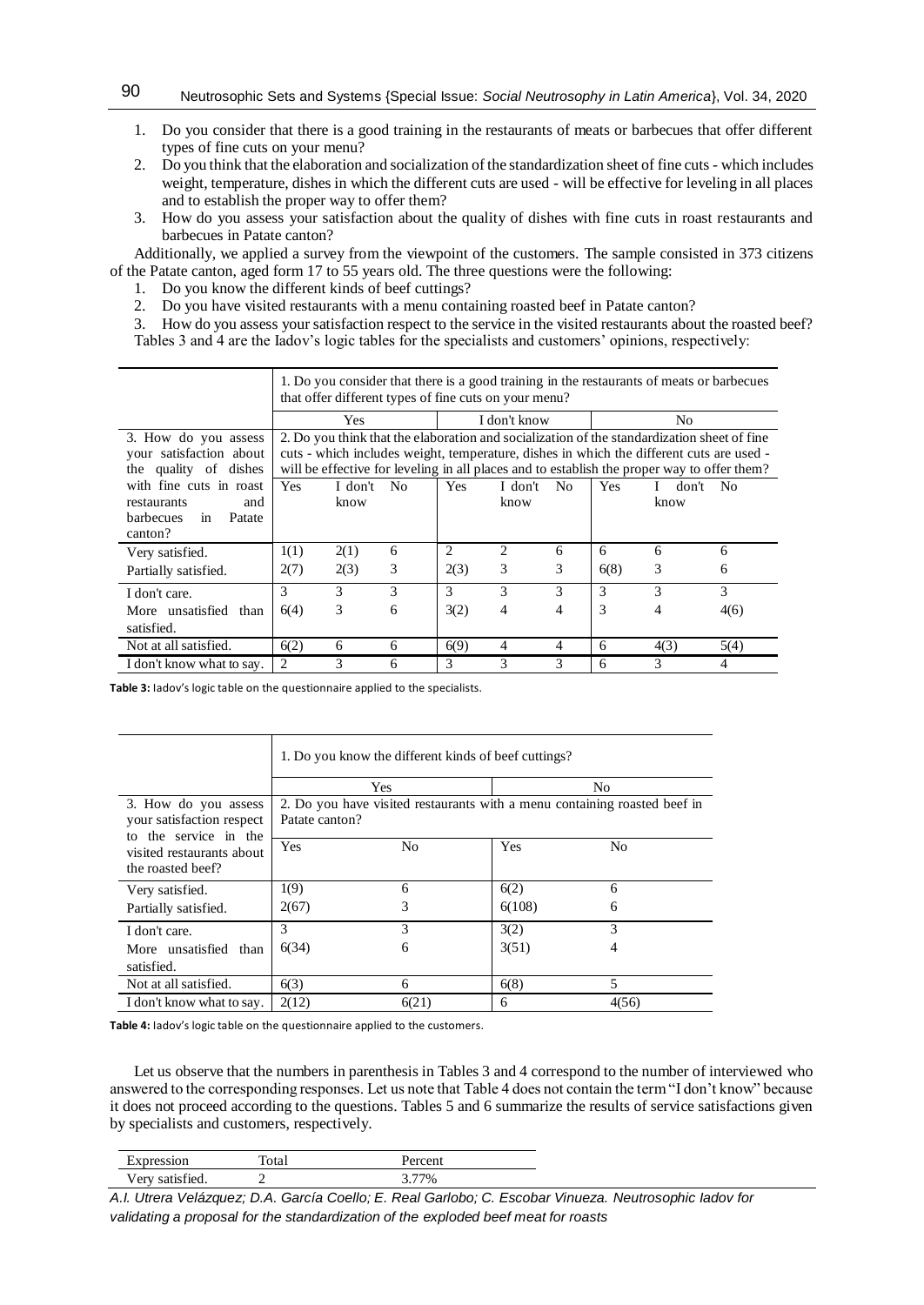| Partially satisfied.  | 21       | 39.62% |
|-----------------------|----------|--------|
| I don't care.         |          | 0%     |
| More unsatisfied      | 12       | 22.65% |
| than satisfied.       |          |        |
| Not at all satisfied. | 18       | 33.96% |
| I don't know what to  | $\Omega$ | 0%     |
| say.                  |          |        |

**Table 5:** Summary of the survey results applied to the specialists.

| Expression            | Total | Percent |
|-----------------------|-------|---------|
| Very satisfied.       | 11    | 2.95%   |
| Partially satisfied.  | 175   | 46.92%  |
| I don't care.         | 2.    | 0.54%   |
| unsatisfied<br>More   | 85    | 22.78%  |
| than satisfied.       |       |         |
| Not at all satisfied. | 11    | 2.95%   |
| I don't know what to  | 89    | 23.86%  |
| say.                  |       |         |

**Table 6:** Summary of the survey results applied to the customers.

Thus, for the specialists along with Table 3 we obtain *a*(GSI) = 0.014151, whereas for the customers we calculated  $a(GSI) = 0.070375$ . Both results are slightly positive, in the interval  $(-0.5, 0.5)$ . Let us classify these results by comparing with the scale in Figure 1, see [8],[3, 4] thus, they are contradictory or indeterminate. Nevertheless, experts consider these results are not good because there not exist negligible deficiencies in the quality of this kind of service, and to apply an open question survey is not necessary.



**Figure 1:** Scale of group satisfaction of the Iadov's technique.

## **Conclusion**

In the article a study is made of the real situation of the knowledge of the cut of the meat, for a gastronomy of excellence and quality in the canton Patate of Ecuador, because the meat by its characteristics is an important food in the diet of the being human, its consumption allows economic development; Reason that for gastronomic ventures have good yields and excellent customer satisfaction, they must take into account the cuts of meat, when purchasing it and then offer them. The standardization of meat cuts is a useful tool that gastronomic entrepreneurs must know.

To analyze the satisfaction level of standardization of cuts of meat, in order to obtain greater profitability in gastronomic centers, the Iadov Neutrosófico technique was used, the results obtained are not considered good enough in terms of satisfaction of site providers of gastronomy of the Canton Patate, since the proposal of standardization of cuts of meat is unknown and, in turn, such ignorance affects the profitability of the gastronomic centers of the aforementioned Canton.

These conclusions were reported to restaurant owners and others related to this business with the aim of applying the necessary measures to improve the aforementioned situation. We propose to repeat this investigation once the necessary measures have been taken, to calculate the degree of evolution in this aspect of restaurants, barbecues and the rest of the gastronomic centers of the Patate canton of Ecuador.

#### **References**

- [1] Herrera, L. J. (2006). *The industry of the bovine meat in Central America: situation and perspective (La industria de la carne bovina en Centroamérica: situacion y perpectiva) (In Spanish)* Costa Rica: Side.
- [2] [2] Murcia, J. L., Díaz-Yubero, I., Almodóvar, M. A. and Martín-Cerdeño, V. J. (2011). Feeding in Spain: bovine livestock (Alimentación en España: carne de vacuno) (In Spanish) *Distribución y Consumo 72*(116), 71-